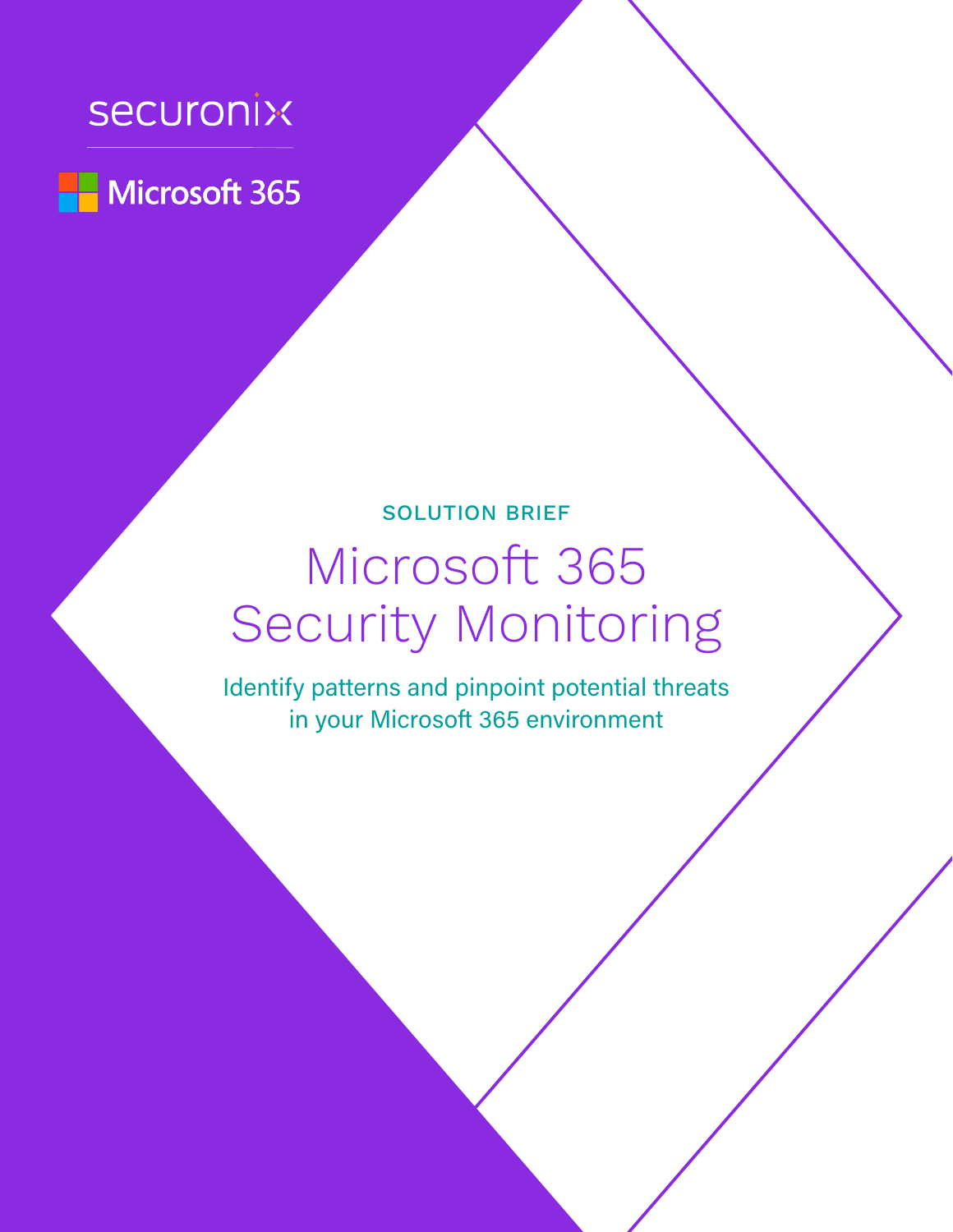# Remove Cloud Security Blind Spots

Microsoft 365 is widely used by many organizations to help drive collaboration and productivity. While Microsoft 365 enables businesses to be more efficient, it is also a high-value target for cybercriminals. The security controls organizations have in place for on-premises protection are not effective at protecting cloud applications.



#### Our Approach

Securonix analyzes possible security events to look for malicious activity. Through integrations with Microsoft 365, SharePoint Online, Exchange Online, and Azure AD, Securonix leverages Microsoft's security infrastructure to collect all threat information into a single source of truth for detection and response.

### Solution Benefits

Detect and respond to applications and email-borne threats.

#### **Gain 360 Visibility**

Correlate cloud application security events with on-premises network data. Now, your security team has a holistic security picture.

#### **Detect Threats Faster**

Decrease your mean-time-to-detect with context-enriched data insights and advanced threat chain analytics.

#### **Unlock Data Insights**

Visualize security events and changes in your Microsoft 365 environment with out-of-the-box and custom dashboards and reports.